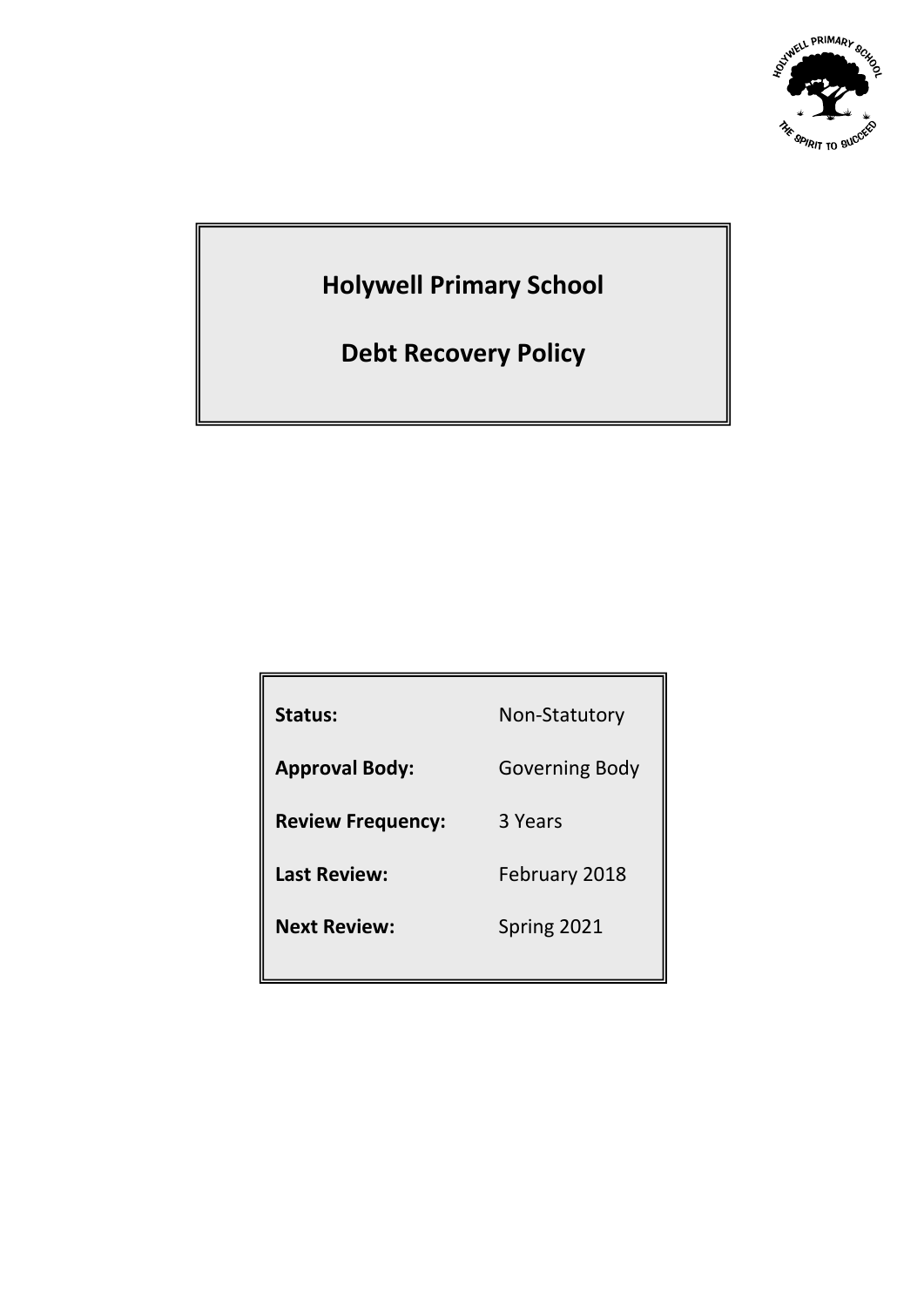# **Debt Recovery Policy**



# **1. Introduction**

- 1.1 Holywell School will take all reasonable measures to collect any monies owed, as part of its management of public funds. A debt will only be written off after all reasonable measures (commensurate with the size and nature of the debt) have been taken to recover it.
- 1.2 In order to minimise the risk of debts being incurred, payments will be required to be made in advance, or 'by return', as appropriate.

#### **2. Debt recovery process**

2.1 *First Reminder Letter:*

The school will send a first reminder letter within one week after the payment income was due. A written record will be kept in the office.

2.2 *Second Reminder Letter*

A second reminder letter will be issued within one week after the first reminder deadline has expired. Records should clearly state when first and second reminder letters have been sent out.

2.3 The Headteacher has delegated this responsibility to the Office Manager who will ensure the records are maintained and updated.

# 2.4 *Headteacher Reminder*

If the account is not settled after the deadline of the second reminder letter, the Headteacher will write a formal letter to the parents/carers, requesting payment immediately. The parents/carers will be informed that the matter will be referred to the Governing Body, with regard for further action, should payment not be immediately forthcoming.

# **3. Governing Body's monitoring of bad debts**

3.1 The Governing Body has the authority to consider and write off bad debts up to a value of £500. Items above £500 must be referred to the Chief Financial Officer for approval. The Governing Body has adopted the paragraph in the Handbook of Financial Regulations (HCC) which states the following:

'A debt may only be written off with prior approval of the relevant officer or body which depends on the amount of the debt as shown below:-

 Up to £500 - the Governing Body may authorize a write off, where income accrues to the school. Otherwise the approval of the Director of Education is required, who will consult with the Chief Financial Officer.